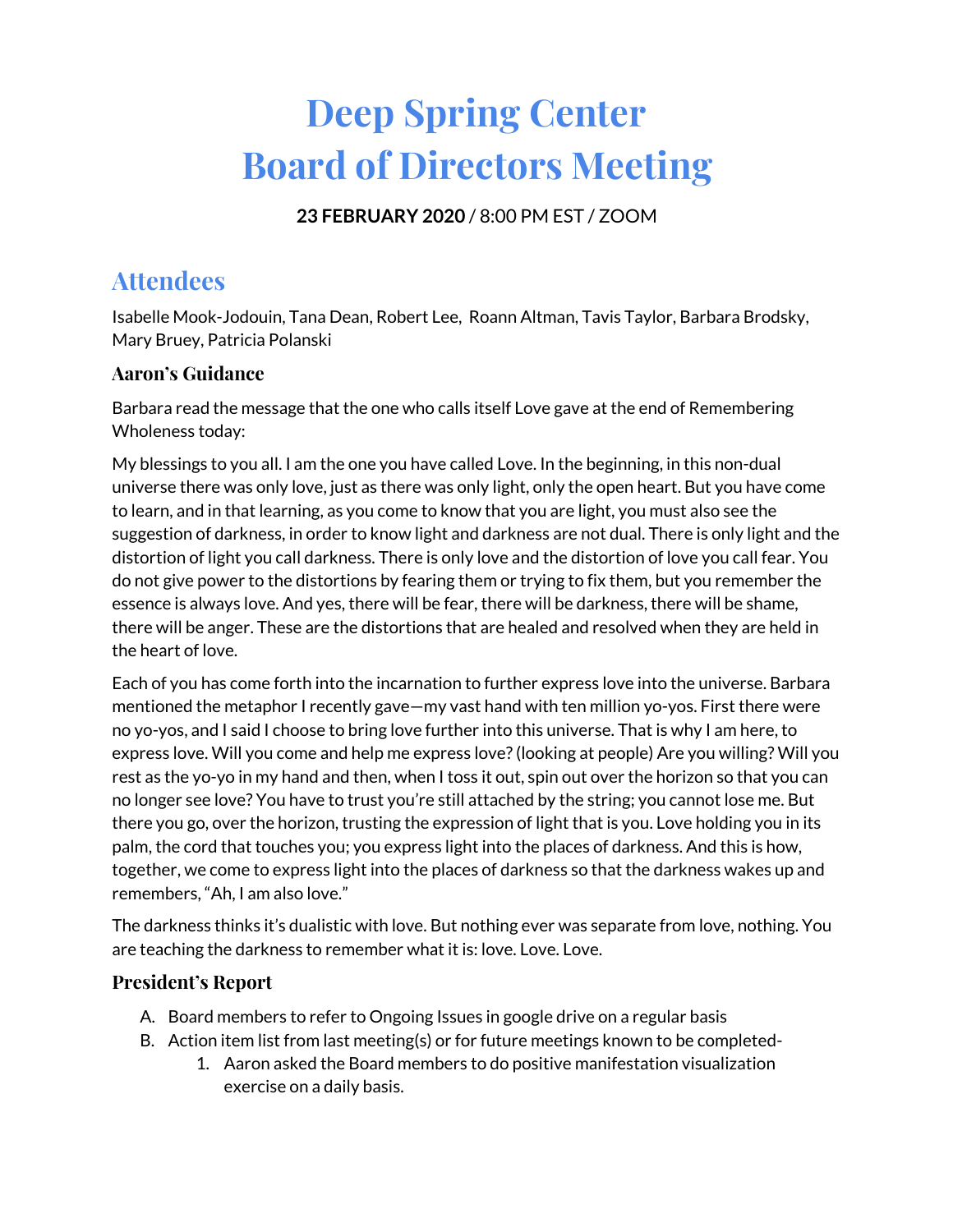- 2. Each Board member to write up a short bio of themselves and send to Tana to put on the Board members section of the website. (received from Mary, Pat, Tavis and Isabelle)
- 3. Tana to ensure bylaws are linked on the website, and a hard copy in the file.
- 4. Desja to interview Barbara for Wikipedia article.
	- i. Draft to be written up by end of March, she will use PKF for material.
- 5. Roann to review Desja's writing of Barbara's info be put on Wikipedia.
- 6. Tavis to collect information on cost of recording audio books as one of the projects.
- 7. Tana to conduct Zoom instruction with Desja and Mary for editing videos from retreats and pulling out segments for posting on YouTube
	- i. Tana made a video that can be reused for future trainings
- 8. Anne? and Tana looking at cost versus impact of fundraising.
	- i. Tana has documentation from Anne, will work on it in a few weeks
- 9. Bob to write jotform request for fundraising team volunteers and treasurer. (volunteers folder on drive)
- 10. Tana to get marketing for Steiner 2020 out early in 2020.
- 11. Pat to work with Colette on catchy newsletter subject lines.
- 12. Barbara to connect with someone she knows who could potentially translate in Spanish.
- 13. Tana to put outline format Refund Policy on website, and in all retreats and workshop materials.
- 14. Board members to put their skillsets into the Google Drive document.
- 15. Tana to place Vision and Mission on website.
- 16. Board members to forward any names of suitable sangha members to Bob for new Treasurer position.
- 17. Tana to send request for volunteers for fundraising team
- 18. Bob or Tana to post notice of cancellations on dates that were previously announced in Crazy Wisdom (March 15, April 19).
- 19. Tana to prepare request to send to previous Oakwood retreat attendees and send to Mary for review
- 20. Tana to send email invite to AH class participants for Steiner 2020.
- 21. Tana to buy EMP bags and store local hard drive in fireproof box.
- 22. Isabelle to connect with Roger to determine safe electronic password retrieval for Board if Tana not available.
	- i. Isabelle to keep copy of the passwords encrypted electronically
	- ii. Tana to place copy of all passwords in the firebox
	- iii. Key to firebox to be kept at Barbara's
	- iv. Isabelle to place this protocol in the ongoing reminders folder on Google Drive
- 23. Tana to reach out to local WordPress designers and get quotes for design only.
	- i. Tana to get quotes from designer Roann sent, and from designer she found
	- ii. Looking for newer theme, and re-structured architecture
- 24. Tana to move books to their own pages.
- 25. Pat to determine when next newsletter issue will come out.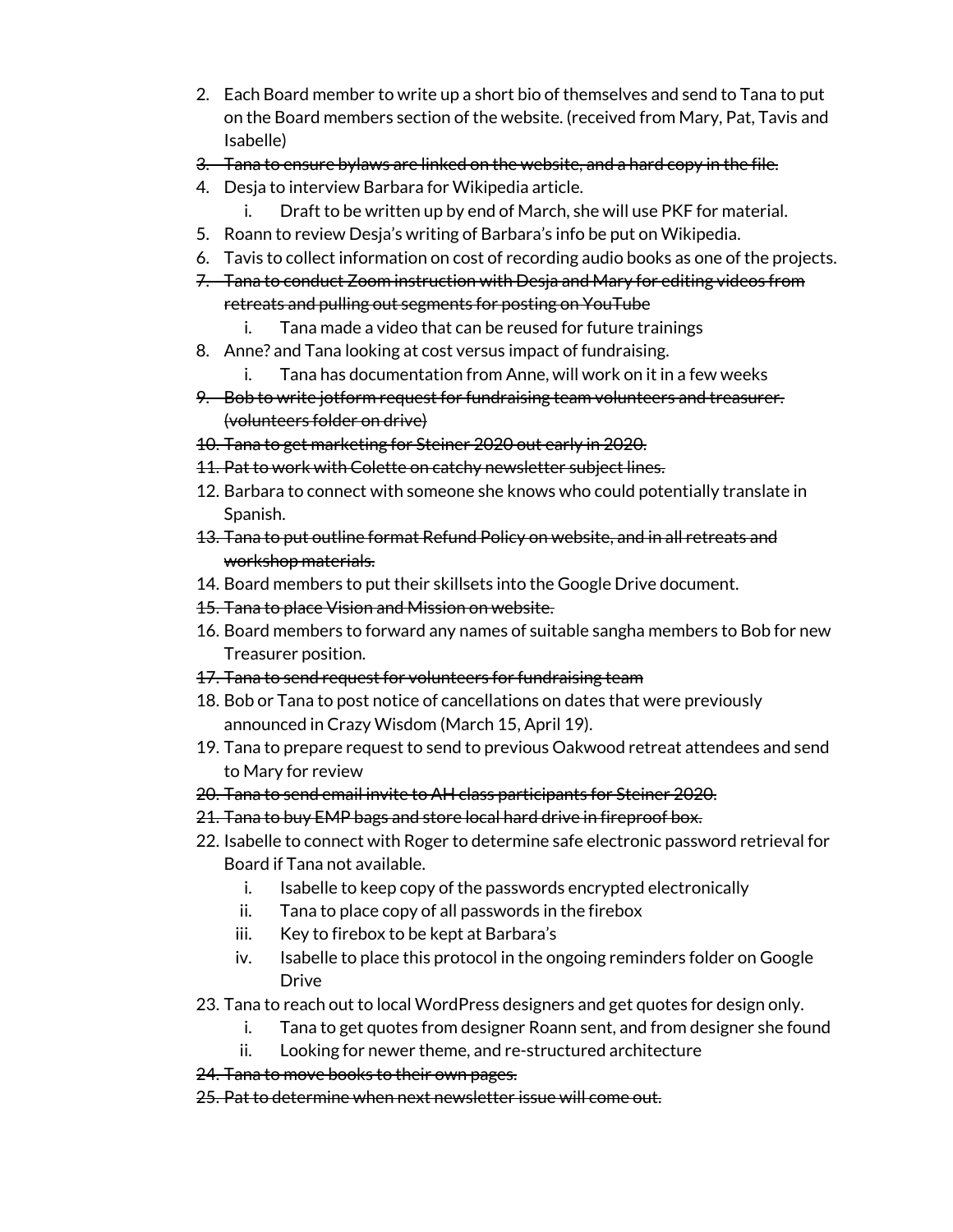- 26. Barbara to determine which son will take over DSC property in the event of DSC dissolution.
- 27. Barbara to ask Dharma Path class students what they would like to see for classes in fall
	- i. People expressed interest, we will have a class, open to experienced students not currently in the class as well as current students
- 28. Who are we? List skills and interests for board only, post on Google drive
- 29. List of volunteers on Drive, and need a volunteer leader to keep track and send requests to Tana to send out.
	- i. Tana to send email request out, along with the board member, fundraiser team members and treasurer volunteer request
- 30. Another UM department can assist with website/video editing-best to wait for a separate quarter, one student at time
- 31. We need a new treasurer, Anne resigned
- 32. Room for one more board member, 9 max including Barbara (non-voting)
- C. Audiobooks project still being addressed by Mary and Tavis. Desja is starting to assist?

Tavis met with translator, Daniel, and he agreed to translate our books into Portuguese. Daniel has completed translation of Human and will be sending this to Henry for uploading. Some challenges being encountered with formatting some books, like Path of Clear Light, into Amazon-friendly format. Once formatting is complete, Henry to send books to Daniel.

Still need a Spanish translator, as requested by donor. Barbara to connect with someone she knows who could potentially translate books in Spanish.

Donor would like to see our free Dana books put on Amazon as well.

D. Intervention option

Brazil retreat went very well.

Barbara, Tavis and Others discussing adding option of Interventions to the end of Remembering Wholeness and to Retreats.

No objections from the Board to explore adding this option where appropriate.

Protocols to be distributed prior to Interventions for interested individuals so they are prepared ahead of time.

Protocol already distributed today to RW group in preparation for next session (May 17). Tavis to Zoom into next RW session to support intervention.

### **Teams**

### **Current Financial Update**

We have funds for the next 6 months operating budget. Need more contributors.

**Fundraising team:** Bob, Tavis and Tana meeting March 8 at 2 PM.

Isabelle created Fundraising Team folder on Google Drive and placed documentation in there.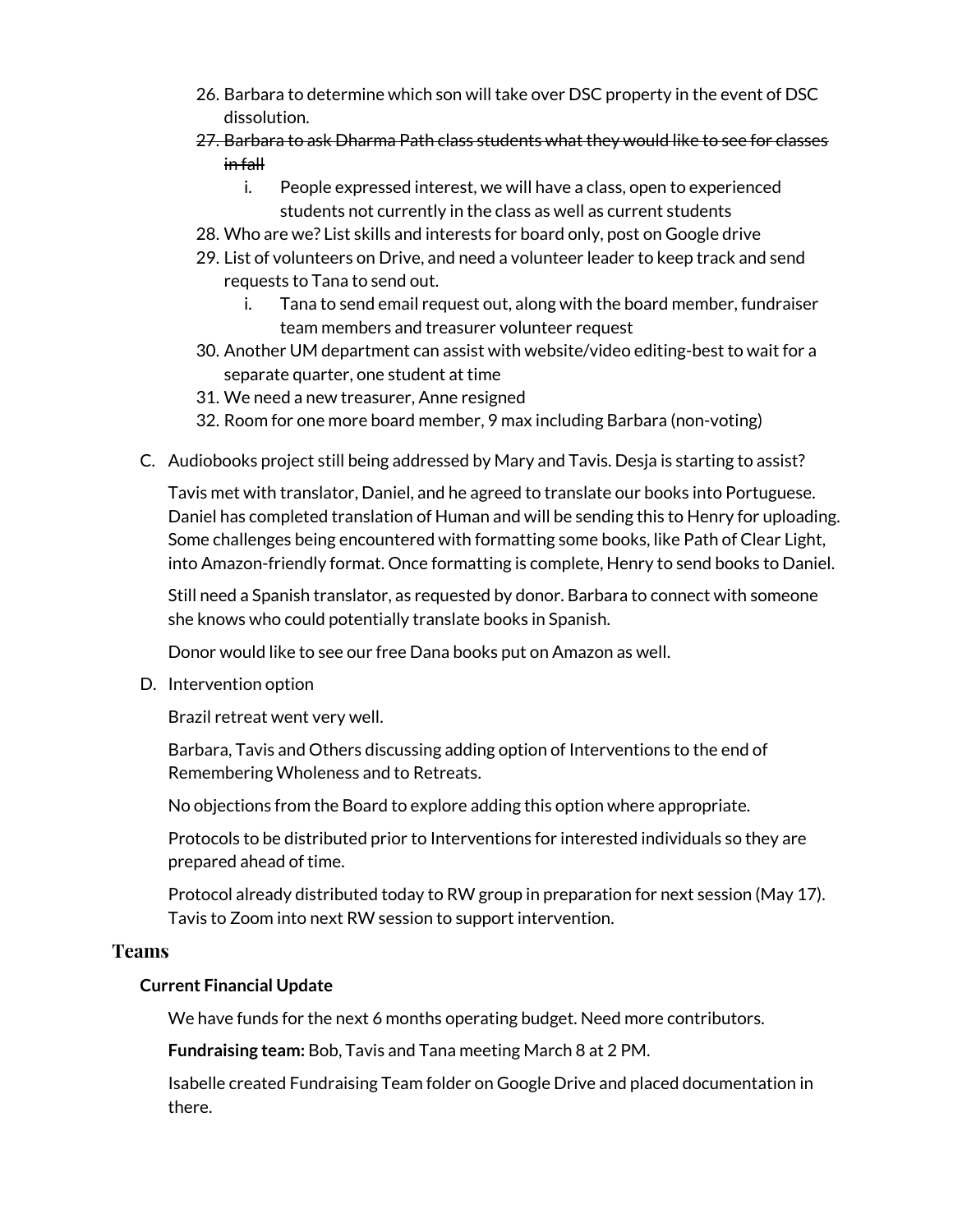#### **Remembering Wholeness**

13 people attended today's session. 2 sessions scheduled over next 6 months.

#### **Retreats**

#### **Steiner 2020:**

Registration very low, so Tana sending out cancellation tomorrow.

Bob to communicate with Steiner to see if there is any cancellation fee.

**Oakwood 2020:** still needs a manager, Mary is resource contact for this manager

Work usually starts in March; letters need to be sent out shortly after people start registering.

Tana and Mary to work on second volunteer request email, including deadline that manager is needed by.

Barbara to mention in classes that we need someone for this task.

#### **Curriculum Team**

AV team pulling out portions of previous workshops to be used for shorter teaching videos. Plan to have one video posted each week: better for SEO (search engine optimization) to have regular content, and this realistic work output for our AV team for now.

Suggestion to pull out short audios from past talks, and post as clips on Instagram, on a regular basis to draw people in.

#### **Bylaws**

All done.

#### **Archives**

Script to upload transcripts to old archives site coming along. Hoping to be complete in next 2 weeks, and move all transcripts over.

Isabelle to contact new student, Julian, from Barbara's class, to determine skills and if/where he may be interested in volunteering his tech skills.

#### **Marketing**

Background of DSC site to be shifted to white.

Isabelle and Tana to get DP and Evenings with Aaron transcripts saved and taken off blog, so new blog postings can start.

Will have letter and video from Barbara introducing the blog, offering appreciation, and asking to share on social media. Jim willing to help review this content.

Newsletter-next issue June, post DP intensive

#### **Manager's Report**

Board to vote on an ad in Crazy Wisdom 25<sup>th</sup> anniversary issue at next Board meeting.